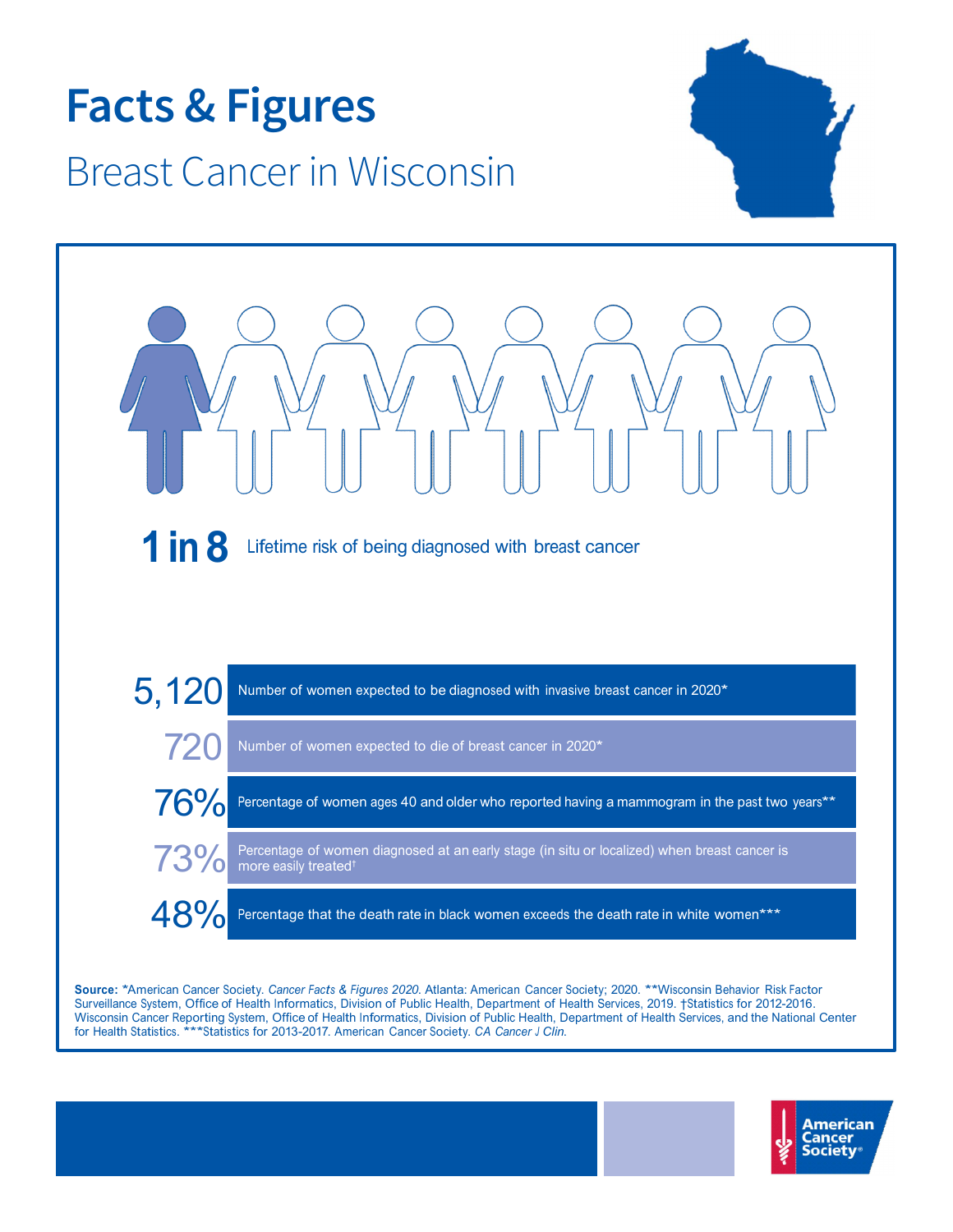# Breast Cancer in Wisconsin

Breast cancer is the most common cancer among women in Wisconsin regardless of race. It accounts for nearly higher mortality rates, compared to white women. one-third of all cancers diagnosed among women.

### Female Breast Cancer

During 2012-2016, the age-adjusted incidence rate for invasive female breast cancer was 130.6 per 100,000 population, representing approximately 4,584 newly diagnosed breast cancers annually. The mortality rate for the disease in Wisconsin females during 2012-2016 was 19.6 per 100,000. This represents an average of 743 deaths from breast cancer annually. Only lung cancer accounts for more cancer deaths among women.

### Male Breast Cancer

In Wisconsin, approximately 51 men were diagnosed with breast cancer and 9 men died annually from the disease during 2012-2016. The age-adjusted incidence rate among men was 1.6, and the age-adjusted mortality rate was 0.3 per 100,000. Clinically, breast cancer in men is very similar to the disease in women; however, men are more likely than women to be diagnosed with advancedstage breast cancer because of delayed screening. Mammography is not recommended for men due to the rarity of the disease.

### Trends in Breast Cancer

Since 1995, black women in Wisconsin have typically experienced lower breast cancer incidence rates, but However, since 2005, the incidence rate among black women has increased, and in 2009, 2012, 2013, 2014, 2015, and 2016 exceeded the white incidence rate (Figure 1). In 2016, the incidence rate among black women was 136.8 based on 232 newly diagnosed invasive breast cancer cases, and the rate among white women was 130.0 based on 4,340 cases. Starting around 1997, the rate among white women increased until 2001, and then declined in 2002 and remained relatively constant through 2016. The rate among black women increased by 23%, from 110.0 per 100,000 in 1995 to 136.8 per 100,000 in 2016.

The recent increase in incidence among black women is of concern because breast cancer has been historically deadlier in black women than in white women but was not as common. As incidence rates equalize, data suggest that the disease will have an even greater death toll on black women. For most years, black women in Wisconsin have experienced higher breast cancer mortality than white women; in 2016, the rate for black women was 33.0 compared to 18.8 among white women. From 1995 to 2016, the breast cancer mortality rate among white women decreased by 33%, while the mortality rate among black women was relatively constant.



Source: Wisconsin Cancer Reporting System, Office of Health Informatics, Division of Public Health, Department of Health Services and the National Center for Health Statistics.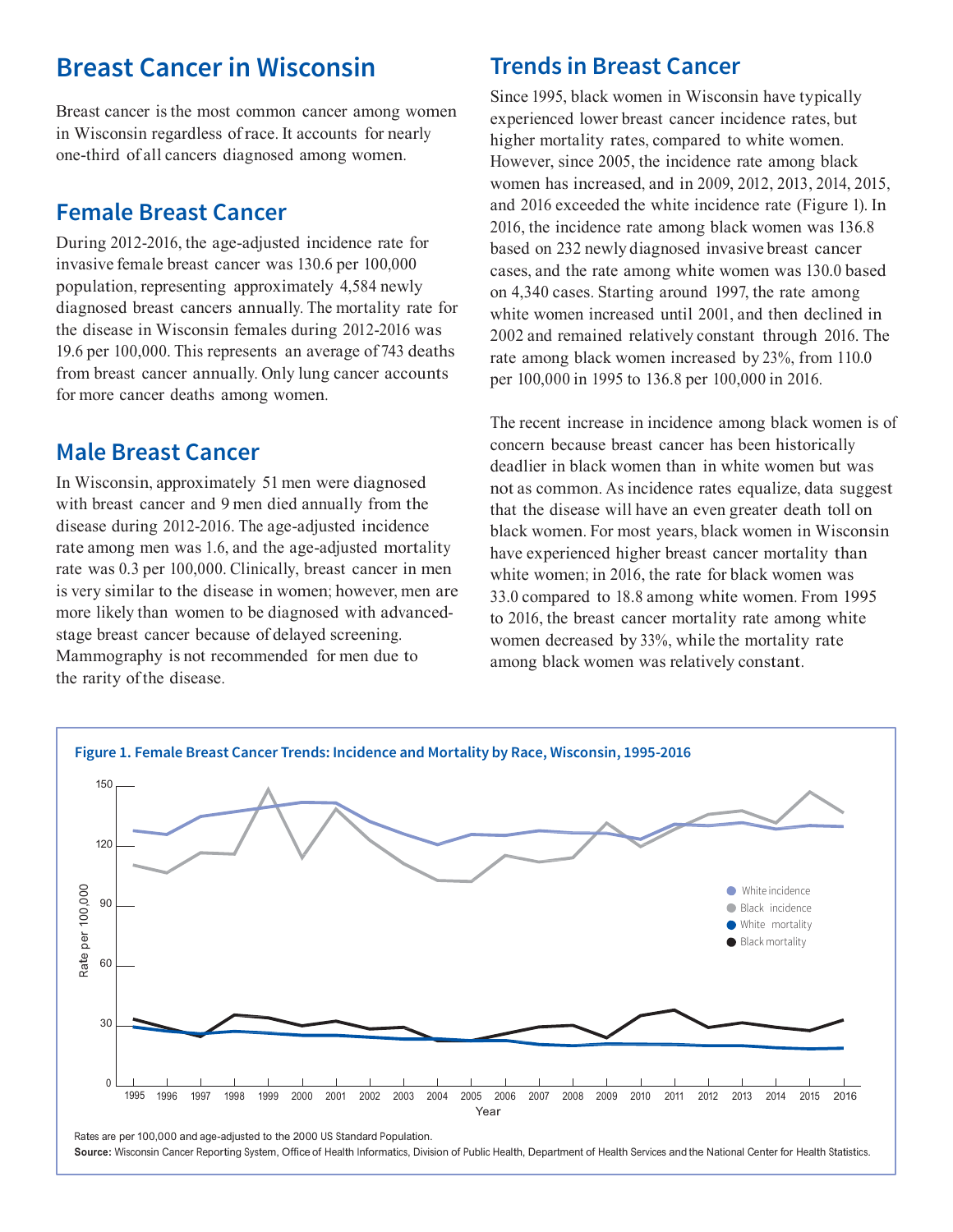### Risk Factors

Increasing age is the most important risk factor for breast cancer, after being female.

#### Hereditary and Medical Factors

- Personal or family history of breast cancer
- Inherited genetic mutations in the breast cancer susceptibility genes, including BRCA1 and BRCA2 (These mutations account for approximately 5%-10% of all breast cancer cases.)
- Certain benign breast conditions
- Having dense breast tissue
- High-dose radiation to the chest at a younger age
- Starting menstruation early (before age 12) or going through menopause after age 55

#### Modifiable Risk Factors

- Being overweight or obese, especially after menopause, and/or weight gain after age 18
- Use of menopausal combined hormone therapy (both estrogen and progestin)
- Not being physically active
- Drinking alcohol

### Risk Reduction

Some breast cancer risk factors, such as heredity and medical factors, cannot be changed. However, a woman's risk of developing breast cancer may be reduced by staying physically active, maintaining a healthy body weight, and<br>limiting alcohol use Management of risk factors may help  $\text{limiting alcohol use. Management of risk factors may help}$   $\begin{array}{|l|l|} \hline \end{array}$ some women decrease their chances of being diagnosed with the disease. For women at high risk for breast cancer,<br>
certain medications may also reduce breast cancer risk.<br>
Screening/Early Detection<br>
Mammography can often detect breast cancer at an early<br>  $\begin{bmatrix} 5 & 120 \\ 20 &$ certain medications may also reduce breast cancer risk.

## Screening/Early Detection

Mammography can often detect breast cancer at an early stage, when treatment is more effective, and a cure is stage, when treatment is more effective, and a cure is<br>more likely. A mammogram can often detect the earliest sign of the disease before it can be seen or felt physically. Like any medical test, a mammogram is not perfect: It will detect most, but not all, breast cancers in women Rates are per 100,000 and age-adjusted to the 2000 US Standard Population. Will detect most, but not all, breast cancers in women<br>
Without symptoms.<br>
Division of Public Health. Department of Health Services, and the National





Figure 2 displays the trend in mammography rates, which increased from 63.8% in 1995 to 75.7% in 2016. Improved mammography screening to detect breast cancer early, along with better treatment options, has made breast cancer a more curable disease than it was 30 years ago.

### Stage at Diagnosis

The Wisconsin five-year relative survival rate for women diagnosed with breast cancer at the localized stage is 99%. Sixty-six percent of invasive female breast cancers were diagnosed at the localized stage in the most recent five years, 2012-2016. During that same period, 20% of all female breast cancers were diagnosed at the earliest preinvasive stage or in situ.



Division of Public Health, Department of Health Services, and the National Center for Health Statistics.